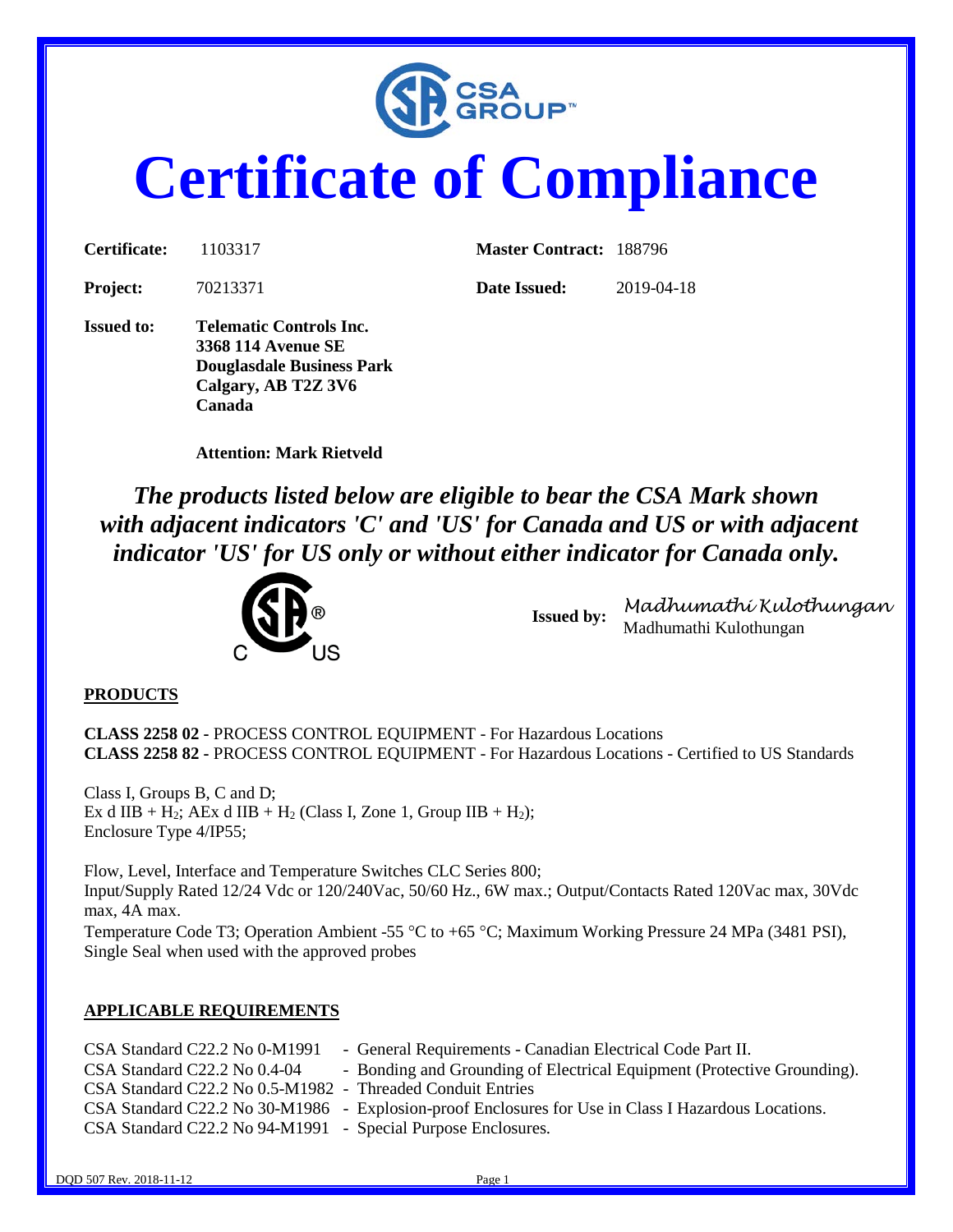

| Certificate:    | <b>Master Contract: 188796</b><br>1103317                    |  |                                    |
|-----------------|--------------------------------------------------------------|--|------------------------------------|
| <b>Project:</b> | 70213371                                                     |  | <b>Date Issued:</b> April 18, 2019 |
|                 |                                                              |  |                                    |
|                 | CSA Standard C22.2 No 142-M1987 - Process Control Equipment. |  |                                    |

| CSA Standard C22.2 No. 60529:05<br>- Degrees of Protection Provided by Enclosures (IP Code)                   |
|---------------------------------------------------------------------------------------------------------------|
| - Electrical apparatus for explosive gas atmospheres - Part 0 - General<br>requirements.                      |
| - Electrical apparatus for explosive gas atmospheres - Part 1 - Flameproof<br>enclosures d.                   |
| - Enclosures for Electrical Equipment                                                                         |
| <b>Industrial Control Equipment</b>                                                                           |
| Explosion-Proof and Dust-Ignition-Proof Electrical Equipment For Use In                                       |
| Hazardous (Classified) Locations.                                                                             |
| Electrical Apparatus for Explosive Gas Atmospheres - Part 0 - General<br>Requirements.                        |
| - Electrical Apparatus for Explosive Gas Atmosphere- Part 1 - Flameproof                                      |
| Enclosures d.                                                                                                 |
| - Degrees of Protection Provided by Enclosures (IP Code)                                                      |
| - Requirements for Process Sealing Between Electrical Systems and Flammable<br>or Combustible Process Fluids. |
|                                                                                                               |

#### **MARKINGS**

Refer to CSA report 1103317 for Marking details.